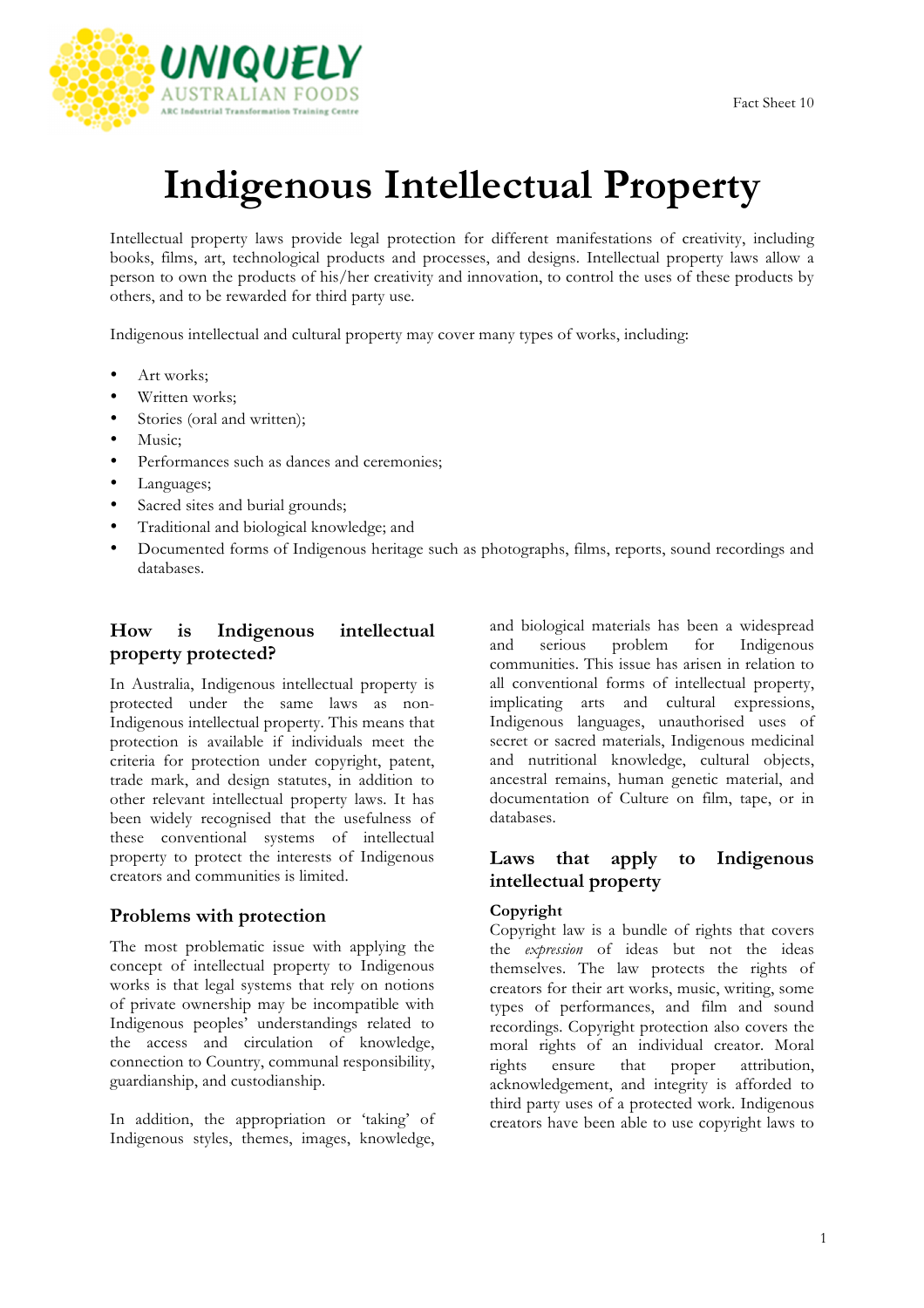prevent the copying of their art works to create souvenirs and other items without the creators' consent.

*Limitations:* To obtain copyright protection, a work must be original, reduced to some permanent form, and have an identifiable author. These requirements are often incompatible with Indigenous understanding of cultural productions. This is because works often follow a pre-existing theme such as a community design, and therefore it may be difficult to establish originality. However, in many instances the artistic interpretation of designs will be sufficiently original to obtain copyright.

Another limitation is that body painting, rock art, oral stories, etc. cannot be protected with copyright, because they are not fixed in the required form (in contrast to a painting on canvas or a story in a book). Furthermore, to obtain copyright there must be an identifiable author of a given work, so older creations with unknown authors are not protected. Finally, Australian law does not recognise customary laws relating to a community's interests in cultural material. Therefore, once copyright for a protected work expires (after the duration of the creator's life plus 70 years), anyone may freely use the material.

Specific examples of problems with copyright as a form of protection for Indigenous intellectual property in Australia have arisen in relation to photographs, reports, sound recordings, and films containing Indigenous cultural material. This is because in some instances the law has granted protection for these works to the non-Indigenous creators of the material and not to the Indigenous individuals or communities who feature in the materials.

#### **Patents**

A patent is a set of exclusive rights granted for an invention, which may be a device, substance, method, or process that is new and useful. Patents provide owners with the right to exclude others from making, using, or selling the invention for 20 years.

Limitations: The economic value of Indigenous biological knowledge and resources is substantial, and commercial firms and research organisations alike have benefited from the use of such knowledge and resources at the expense of Indigenous communities. This is because in all Australian jurisdictions except for the Northern Territory, the law that regulates biodiscovery activities does not grant any protections to Indigenous communities to control access to or utilisation of the genetic resources or associated knowledge that may be obtained from their land. This means that Indigenous people may not benefit from downstream scientific or commercial utilisation of their knowledge or resources.

A related issue is that it is often difficult for Indigenous people to meet the requirements of patentability for the products of their knowledge. This contrasts with the many instances in which Non-Indigenous parties have obtained patents for inventions that incorporate Indigenous knowledge, which have been converted into commercially successful products.

## **Trade marks**

Trade marks are signs used to distinguish one trader's goods or services from those of another business. The sign may include a logo, word, slogan, or symbol. Trade mark protection can last forever if it is maintained, meaning that trade mark registrations must be renewed every 10 years. It is possible to register a trade mark in the name of a group who jointly use the mark.<br>Therefore, an Indigenous community Therefore, an Indigenous community organisation could collectively register a trade mark, such as a clan symbol or design.

*Limitations:* Trade mark registration can be expensive. Another issue with trade marks is that Non-Indigenous individuals and companies have registered Indigenous symbols and names as trade marks. There is no direct legal protection to prevent this practice.

#### **Designs**

In intellectual property law, a design refers to the features of a shape, configuration, pattern, or ornamentation that give a product a unique appearance. Designs apply to commercial products, and they must be new and distinctive to receive protection.

*Limitations*: Australian intellectual property law does not provide special protection for Indigenous designs or cultural material. A cultural motif can be a design, but it may only be registered if it is used on a finished product. Therefore, if not applied to a commercial product, motifs such as community insignia